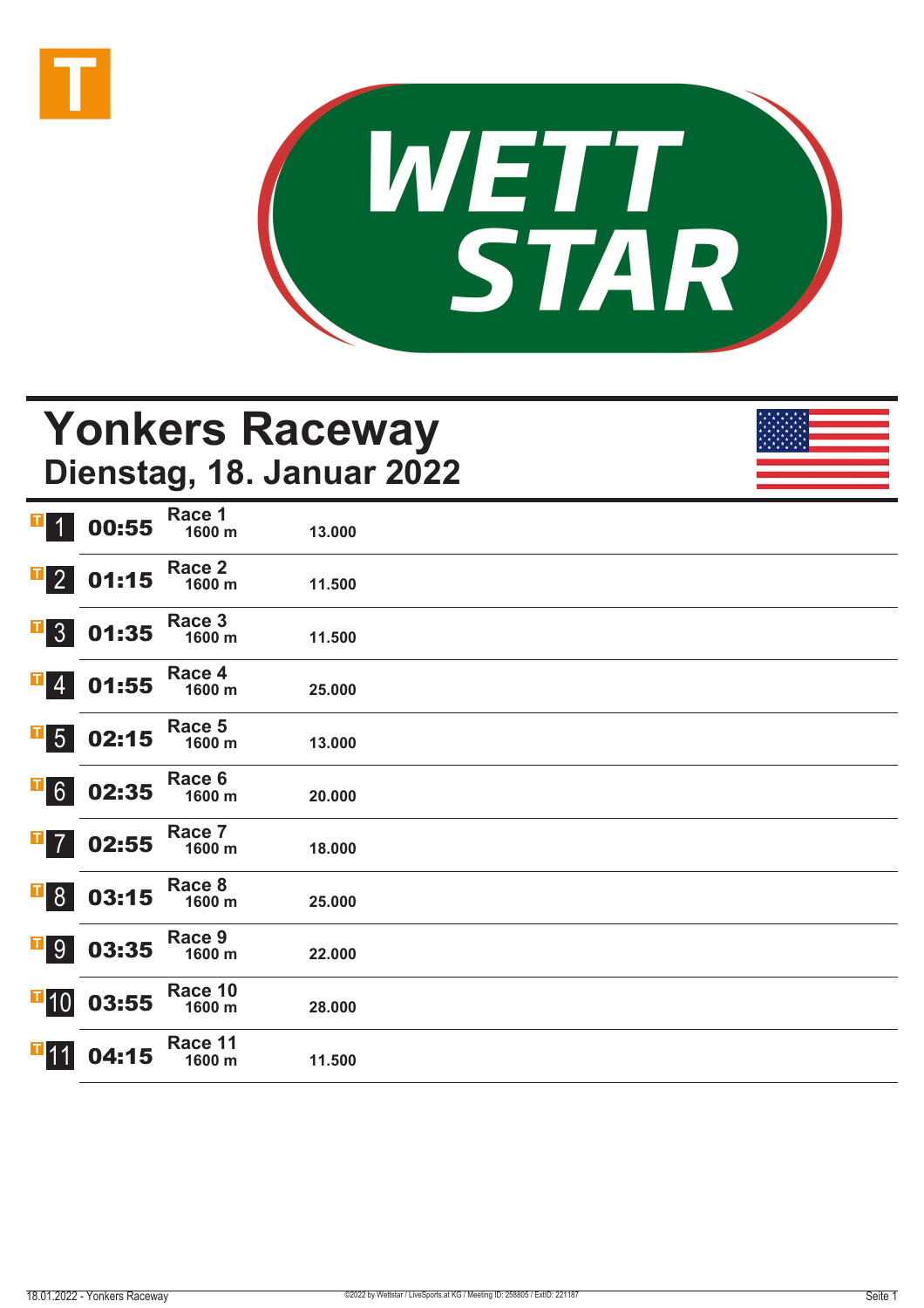| Aberdeen Hanover      |    | Denali Seelster           | 11 | J B Mauney N       | 4  | Morning Has Broken        | 10              | Silent Splendor         |    |
|-----------------------|----|---------------------------|----|--------------------|----|---------------------------|-----------------|-------------------------|----|
| Air Force Hanover     | 5  | Ding Ding Dinger          |    | Kept Under Wraps A |    | Native's Filou            |                 | Skip To My Lou          |    |
| April Ava             | 10 | Don Domingo N             |    | Knocking Around    |    | Ohare Hanover             |                 | <b>Skyway Billy</b>     |    |
| Ari Allstar           |    |                           |    |                    |    |                           |                 | Soho Wallstreet A       |    |
|                       |    | Escapetothebeach          |    | Kyuguot            |    | Outrageous Story          |                 |                         |    |
| <b>Balfast N</b>      | 10 | Feelin Western            |    | L Dees Jack Lopez  |    | Pepper Guy                |                 | Somebaddude             |    |
| <b>Bilbo Hanover</b>  |    | Fizzing N                 |    | Laughagain Hanover |    | Perfectboy Hanover        |                 | Spoileronthebeach       |    |
| <b>Brackley Beach</b> |    | Foo Fighter N             |    | Like Clockwork     |    | Pinebush Lifesaver        |                 | <b>Taste Of History</b> |    |
| Brazen Brazilian      |    | Four-Star Flash           |    | Macheasy A         |    | Pocket Watch N            |                 | Tell Them Lou           |    |
| Calvin K              |    | <b>Gambling Addiction</b> |    | Maching Time       |    | Poppy Drayton N           | 10 <sup>°</sup> | The Downtown Bus        |    |
| Capozzo               |    | Gingras Beach             |    | Marco Beach        |    | Real Lucky N              |                 | Thundra                 | 10 |
| Captivate Hanover     |    | Heaven's Gait             |    | Mark Witha K       |    | Redbank Blaze A           |                 | <b>Tiger Baron</b>      |    |
| Chaching Hanover      |    | He's Electric             |    | Mcclinchie N       |    | Saranac Blue Chip         |                 | <b>Tullow N</b>         |    |
| <b>Checkered Past</b> | 10 | Hippestcatintown          |    | Mcerlean           |    | Saulsbrook Hero           |                 | Ultimaroca              |    |
| Colonel Bayama        |    | Ic A Free Spirit          |    | Mcspidev           |    | Secrecy                   |                 | Uncle Jord A            |    |
| Conboyville           | 8  | <b>Ideal Artillery</b>    |    | Midnight Lightning |    | Seth Hanover              |                 | Veneno                  |    |
| Cowgirl Lilly         | 10 | Imoutthedoor              |    | Millwood Bonnie N  | 10 | <b>Shiny Black Beamer</b> |                 | War Dan Delight N       |    |
| Dance It Out          |    | <b>Initial Concept</b>    |    | Mister Spot A      |    | Silas Seelster            |                 | Warrawee Nonsuch        |    |

#### **WANN STARTET IHR JOCKEY / FAHRER...**

| Austin Siegelman<br>Jason Bartlett<br>Jordan Stratton<br>Matt Kakalev<br>Shaun Vallee | 4.5.6.7.8.9.10<br>1.3.4.5.6.7.8.10.11<br>.2.3.4.5.6.7.8.9.10.11<br>1.2.4.5.7.8.9.10.11 | Daniel Dube<br>Jim Marohn Jr<br>Luke Hanners<br>Michael Whelan<br>Tvler Buter | 2.3.5.9.10.11<br>1,2,6,7,9<br>3,7,9<br>1.2.3.4.6.8.11 | George Brennan<br>Joe Bongiorno<br>Marcus Miller<br>Scott Zeron | 1.2.3.5.6.9.10<br>1.2.3.4.5.6.7.8.9.10<br>4.8.11<br>1,2,3,4,5,6,10,11 |  |
|---------------------------------------------------------------------------------------|----------------------------------------------------------------------------------------|-------------------------------------------------------------------------------|-------------------------------------------------------|-----------------------------------------------------------------|-----------------------------------------------------------------------|--|
|---------------------------------------------------------------------------------------|----------------------------------------------------------------------------------------|-------------------------------------------------------------------------------|-------------------------------------------------------|-----------------------------------------------------------------|-----------------------------------------------------------------------|--|

### **WANN STARTET IHR TRAINER...**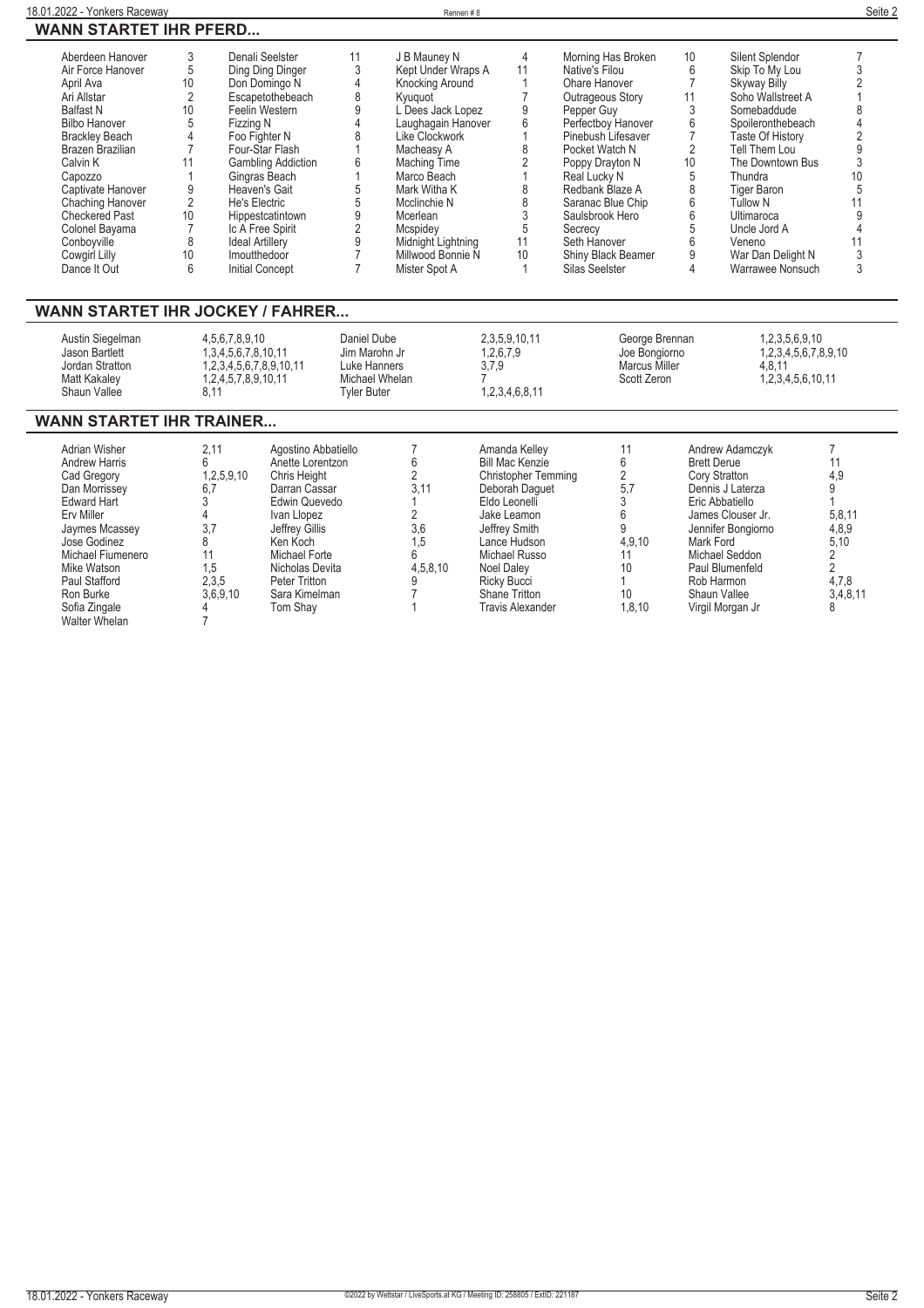**18.01.2022 - Yonkers Raceway** Seite 3

**1600 m Race 1 Rennpreis: 13.000**

**13.000** 

**1 00:55**

**NW \$7,500 IN LAST 5 STARTS. WINNER OF BASE CLASS NW|\$7,500 L5 IN LAST START NE. AE. WINNER IN LAST START OF|BASE CLASS NW \$5,000 L5. (L) TREATED WITH LASIX** 

| 1600                    |                                                                                                                                         |                                                            |                      |                                                          |                                                                                     |
|-------------------------|-----------------------------------------------------------------------------------------------------------------------------------------|------------------------------------------------------------|----------------------|----------------------------------------------------------|-------------------------------------------------------------------------------------|
| 1                       | <b>Four-Star Flash</b><br>4j. rotbraun W (Western Vintage - Keladi Blue<br>Trainer: Mike Watson                                         |                                                            |                      |                                                          |                                                                                     |
| 70.3                    | Besitzer: Patrick J Gregory, Brighton, Mi                                                                                               |                                                            |                      |                                                          |                                                                                     |
| ML: 4,0                 | <b>Jason Bartlett</b>                                                                                                                   |                                                            |                      |                                                          |                                                                                     |
| $\overline{\mathbf{2}}$ | <b>Mister Spot A</b><br>8j. grau W (Village Jolt - Eerie Iris)<br>Trainer: Cad Gregory                                                  |                                                            |                      |                                                          |                                                                                     |
| 65.8                    | Besitzer: L& L Stables, Springfield, Oh                                                                                                 |                                                            |                      |                                                          |                                                                                     |
| ML: 9,0                 | George Brennan                                                                                                                          |                                                            |                      |                                                          |                                                                                     |
| 3                       | <b>Gingras Beach</b><br>5j. rotbraun W (Somebeachsomewhere - Ging                                                                       |                                                            |                      |                                                          |                                                                                     |
| 68.0                    | Trainer: Ricky Bucci<br>Besitzer: Ricky A Bucci, Campbell Hall,                                                                         |                                                            |                      |                                                          |                                                                                     |
| ML: 28,0                | <b>Tyler Buter</b>                                                                                                                      |                                                            |                      |                                                          |                                                                                     |
| 4                       | <b>Like Clockwork</b><br>7j. rotbraun W (Ponder - Macharoundtheclock)                                                                   |                                                            |                      |                                                          |                                                                                     |
| 61.2                    | Trainer: Eric Abbatiello<br>Besitzer: Red Man Stb, E Windsor, Nj; N                                                                     |                                                            |                      |                                                          |                                                                                     |
| ML: 6,0                 | Jim Marohn Jr                                                                                                                           |                                                            |                      |                                                          |                                                                                     |
| 5                       | <b>Soho Wallstreet A</b><br>10j. rotbraun W (Four Starzzz Shark - Vancelo                                                               |                                                            |                      |                                                          |                                                                                     |
| 83.9                    | Trainer: Edwin Quevedo<br>Besitzer: Anthony N Ventriglio, Manalap                                                                       |                                                            |                      |                                                          |                                                                                     |
| ML: 55,0                | <b>Jordan Stratton</b>                                                                                                                  |                                                            |                      |                                                          |                                                                                     |
| 6                       | <b>Knocking Around</b><br>12j. rotbraun W (Western Terror - So Complet                                                                  | 16.12 Yonkers<br>4                                         | 1600                 | 34.7 Goodell Eric                                        | Georgejettison, Rockicon, Panongahela                                               |
| 65.8                    | Trainer: Ken Koch<br>Besitzer: Courtney R Mcneight, Circlevil                                                                           | 3<br>09.12 Phl<br>01.12 Phl<br>3<br>20.11 The Meadows<br>1 | 1600<br>1600<br>1600 | 10.3 Miller Andy<br>11,9 Miller Andy<br>3.1 Ledford Eric | Luckyhouse, Andrewluck, Knockingaround<br>Luckyhouse, Latenightjoke, Knockingaround |
| ML: 21,0                | Joe Bongiorno                                                                                                                           | 13.11 The Meadows<br>1                                     | 1600                 | 7,4 Ledford Eric                                         | Knockingaround, Comeandgetem, Wantme<br>Knockingaround, Hawaiiandsun, Comeandg      |
| 7<br>63.5               | <b>Marco Beach</b><br>6j. rotbraun W (Somebeachsomewhere - Appl<br>Trainer: Travis Alexander<br>Besitzer: Fiddler's Creek Stables Llc,N |                                                            |                      |                                                          |                                                                                     |
| ML: 21,0                | <b>Matt Kakaley</b>                                                                                                                     |                                                            |                      |                                                          |                                                                                     |
|                         | Capozzo                                                                                                                                 |                                                            |                      |                                                          |                                                                                     |
| 8                       | 11j. rotbraun H (Bettor's Delight - Annie Mcguir<br>Trainer: Tom Shay                                                                   | 26.11 Yonkers<br>7<br>10.11 Phl<br>1                       | 1600<br>1600         | 4.6 Goodell Eric<br>1,4 Gingras Yannick                  | Majormerlo, Bigbadbossman, Keystonehono<br>Capozzo, Barbarian, Teenshark            |
| 68.0                    | Besitzer: Howard A Taylor, Philadelphia                                                                                                 | 03.11 Phl<br>$\overline{2}$                                | 1600                 | 4.9 Gingras Yannick                                      | Kleesshakenbake, Capozzo, Pierce                                                    |
|                         | <b>Scott Zeron</b>                                                                                                                      | 22.10 Yonkers<br>3<br>01.10 Pcd                            | 1600                 | 21,5 Brennan George                                      | Burkentinehanover, Fudge, Capozzo                                                   |
| ML: 21,0<br>Ergebnis:   | Quoten:                                                                                                                                 |                                                            | unpl 1600            |                                                          | Highandtight, Okgeronimo, Officiallycrazy                                           |
|                         |                                                                                                                                         |                                                            |                      |                                                          |                                                                                     |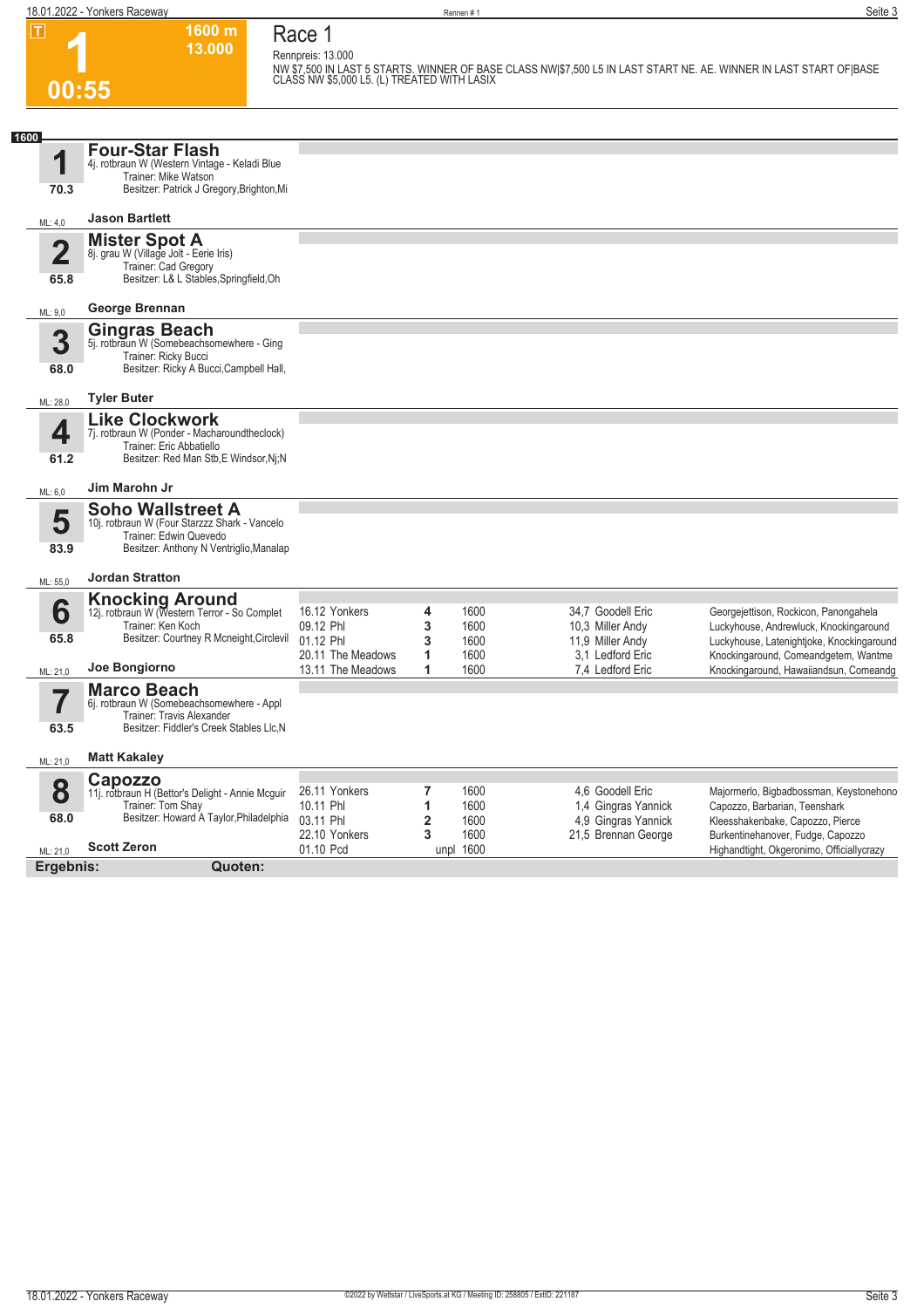**1600 m 11.500** 

**Race 2 Rennpreis: 11.500**

**CLAIMING ALLOWANCE \$12,500 3 YO 50%, 4 Y0 25%, F& M|20% (L) TREATED WITH LASIX** 



| 1600                   |                                                                                                                                                  |                                                     |             |                      |                                                     |                                                                                                                              |
|------------------------|--------------------------------------------------------------------------------------------------------------------------------------------------|-----------------------------------------------------|-------------|----------------------|-----------------------------------------------------|------------------------------------------------------------------------------------------------------------------------------|
| 1                      | <b>Maching Time</b><br>6j. rotbraun W (Mach Three - Career Hanover)<br>Trainer: Ivan Llopez                                                      |                                                     |             |                      |                                                     |                                                                                                                              |
| 69.4                   | Besitzer: Jose Cervantes, Nazareth, Pa                                                                                                           |                                                     |             |                      |                                                     |                                                                                                                              |
| ML: 5,0                | <b>Daniel Dube</b>                                                                                                                               |                                                     |             |                      |                                                     |                                                                                                                              |
| $\overline{2}$<br>61.2 | <b>Skyway Billy</b><br>10j. grau W (Dontgetinmyway - Beach Town B<br>Trainer: Michael Seddon<br>Besitzer: Daniel M Cuticchia, Philadelph         |                                                     |             |                      |                                                     |                                                                                                                              |
| ML: 11,0               | Jim Marohn Jr                                                                                                                                    |                                                     |             |                      |                                                     |                                                                                                                              |
| 3<br>65.8              | <b>Ari Allstar</b><br>11j. rotbraun W (Art Major - Ask Alice)<br>Trainer: Cad Gregory<br>Besitzer: Bottom Line Racing Llc, Boca                  | 23.11 Meadowlands<br>14.11 Meadowlands<br>19.10 Pcd | 3<br>5<br>4 | 1600<br>1600<br>1600 | ,7 Campbell John<br>Sears Brian<br>25.2 Sears Brian | Serjon, Americanpaparazzi, ArialIstar<br>Arthurbluechip, Somestarsomewhere, Beatt<br>Luckbewithyou, Sometimessaid, Somestars |
| ML: 3,0                | George Brennan                                                                                                                                   | 12.10 Pcd<br>05.10 Lex                              | 3<br>2      | 1600<br>1600         | 20,0 Sears Brian<br>2,4 Jamieson Jody               | Luckbewithyou, Threeofclubs, ArialIstar<br>Idealmagic, ArialIstar, Smacktalk                                                 |
| 4<br>83.9              | <b>Taste Of History</b><br>7j. rotbraun W (Badlands Hanover - Rafanelli)<br>Trainer: Chris Height<br>Besitzer: Jeffrey K Levine, Morganville,    |                                                     |             |                      |                                                     |                                                                                                                              |
| ML: 55,0               | <b>Jordan Stratton</b>                                                                                                                           |                                                     |             |                      |                                                     |                                                                                                                              |
| 5<br>63.5              | <b>Ic A Free Spirit</b><br>8j. rotbraun W (Driven To Win - Eternal Optimi<br>Trainer: Adrian Wisher<br>Besitzer: Joshua F Schwartz, Methuen,     |                                                     |             |                      |                                                     |                                                                                                                              |
| ML: 5,0                | <b>Matt Kakaley</b>                                                                                                                              |                                                     |             |                      |                                                     |                                                                                                                              |
| 6<br>65.8              | <b>We Think Alike</b><br>10j. grau W (If I Can Dream - Sakura Hanover)<br>Trainer: Christopher Temming<br>Besitzer: Christopher B Temming, Hunti |                                                     |             |                      |                                                     |                                                                                                                              |
| ML: 8,0                | Joe Bongiorno                                                                                                                                    |                                                     |             |                      |                                                     |                                                                                                                              |
| 68.0                   | <b>Chaching Hanover</b><br>10j. rotbraun W (Yankee Cruiser - Chana Han<br>Trainer: Paul Stafford<br>Besitzer: Thomas Ceraso Jr, Stamford,        |                                                     |             |                      |                                                     |                                                                                                                              |
| ML: 21,0               | <b>Tyler Buter</b>                                                                                                                               |                                                     |             |                      |                                                     |                                                                                                                              |
| 8<br>68.0              | <b>Pocket Watch N</b><br>6j. rotbraun W (He's Watching - Samantha Chl<br>Trainer: Paul Blumenfeld<br>Besitzer: Nick G Oosting, Peotone, II       |                                                     |             |                      |                                                     |                                                                                                                              |
| ML: 21,0               | <b>Scott Zeron</b>                                                                                                                               |                                                     |             |                      |                                                     |                                                                                                                              |
| Ergebnis:              | Quoten:                                                                                                                                          |                                                     |             |                      |                                                     |                                                                                                                              |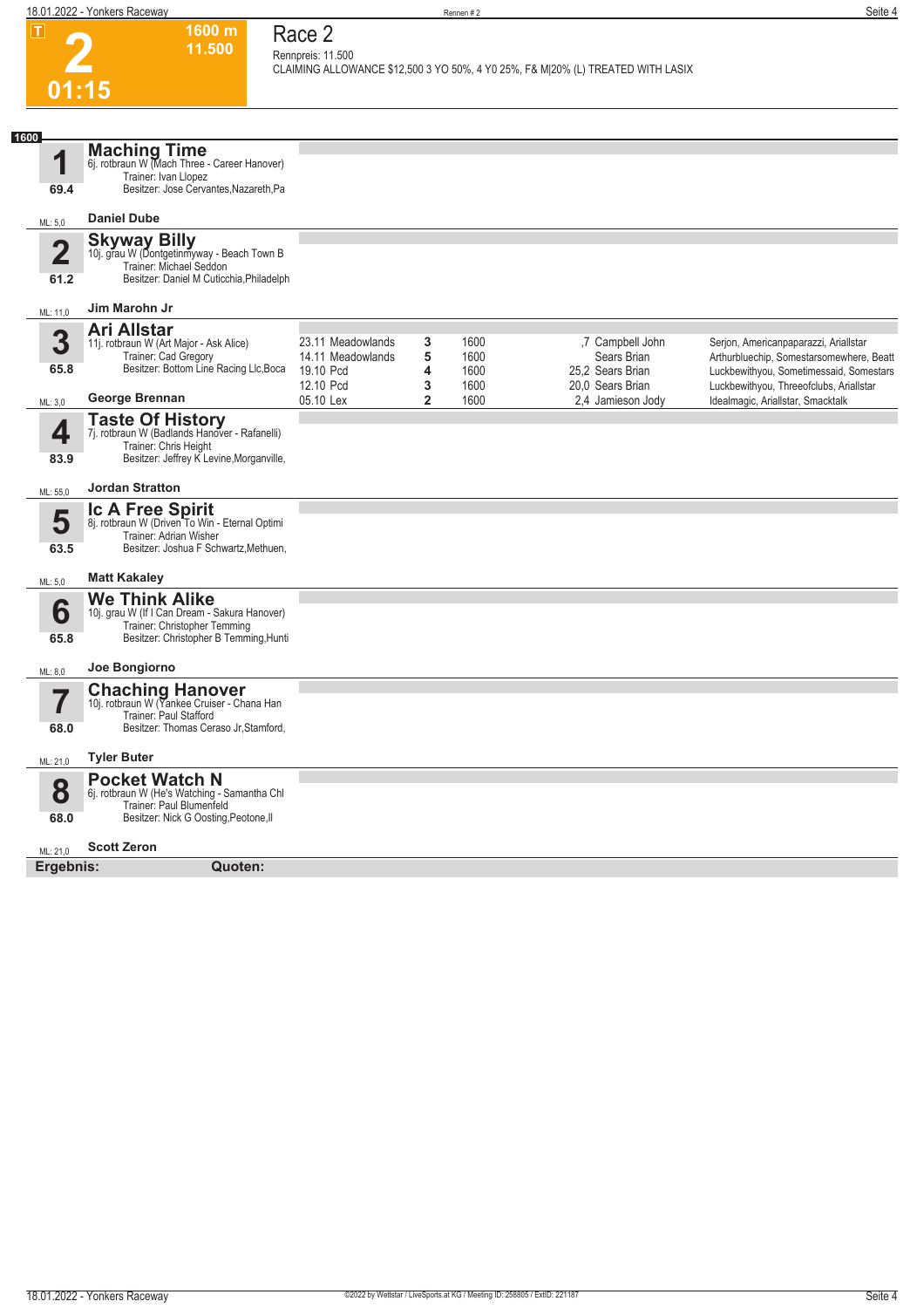**18.01.2022 - Yonkers Raceway** Seite 5

**3**

**Race 3 Rennpreis: 11.500**

**01:35 1600 m 11.500** 

**NW \$5,000 IN LAST 5 STARTS. STARTERS IN A CLASS HIGHER|THAN NW \$8,500 L5 OR A WINNER IN NW \$5,000 L5 IN LAST|START NE. (L) TREATED WITH LASIX** 

| 1600<br>1               | <b>Aberdeen Hanover</b><br>10i. rotbraun W (Yankee Cruiser - Artistic Han |                        |                         |              |                                          |                                                                                          |
|-------------------------|---------------------------------------------------------------------------|------------------------|-------------------------|--------------|------------------------------------------|------------------------------------------------------------------------------------------|
| 65.8                    | Trainer: Shaun Vallee<br>Besitzer: Shaun F Vallee, Jackson, Nj; Jo        |                        |                         |              |                                          |                                                                                          |
|                         |                                                                           |                        |                         |              |                                          |                                                                                          |
| ML: 55,0                | Joe Bongiorno                                                             |                        |                         |              |                                          |                                                                                          |
| $\overline{\mathbf{2}}$ | <b>Skip To My Lou</b><br>6j. rotbraun W (Sweet Lou - Notreadytobenice)    |                        |                         |              |                                          |                                                                                          |
| 65.8                    | Trainer: Ron Burke<br>Besitzer: Burke Racing Stable Llc, Fred             |                        |                         |              |                                          |                                                                                          |
| ML: 4.0                 | George Brennan                                                            |                        |                         |              |                                          |                                                                                          |
| 3                       | <b>Warrawee Nonsuch</b>                                                   | 27.11 Dover Downs      | 7                       | 1600         | 32.1 Tetrick Trace                       |                                                                                          |
|                         | 13j. rotbraun W (Jereme's Jet - Armbro Wisdo<br>Trainer: Jaymes Mcassey   | 30.10 Moh              | 5                       | 1600         | <b>Macdonell Paul</b>                    | Fearlessdiablo, Peoplearecrazy, Cruisingwe<br>Santannabluechip, Collegemajor, Littlebrow |
| 83.9                    | Besitzer: Jaymes Mcassey, Saratoga S                                      | 28.09 Moh              | 10                      | 1600         | 73,7 Waples Randall                      | Bigtimeball, Machpride, Frankiesdragon                                                   |
| ML: 8.0                 | <b>Luke Hanners</b>                                                       | 14.09 Moh<br>07.09 Moh | 6<br>4                  | 1600<br>1600 | 9.3 Waples Randall<br>8.7 Waples Randall | Ellispark, Machpride, Okfantastic<br>Aslan, Ellispark, Smokinbear                        |
|                         | <b>War Dan Delight N</b><br>7j. schwarz W (Bettor's Delight - Miss Elsie) |                        |                         |              |                                          |                                                                                          |
| 4                       | Trainer: Eldo Leonelli                                                    |                        |                         |              |                                          |                                                                                          |
| 68.0                    | Besitzer: Harmon Racing Stable Llc, Mil                                   |                        |                         |              |                                          |                                                                                          |
| ML: 13,0                | <b>Tyler Buter</b>                                                        |                        |                         |              |                                          |                                                                                          |
| 5                       | <b>Pepper Guy</b><br>8j. rotbraun W (Well Said - On The Arm)              |                        |                         |              |                                          |                                                                                          |
|                         | Trainer: Paul Stafford                                                    |                        |                         |              |                                          |                                                                                          |
| 70.3                    | Besitzer: Thomas Ceraso Jr, Stamford,                                     |                        |                         |              |                                          |                                                                                          |
| ML: 35,0                | <b>Jason Bartlett</b>                                                     |                        |                         |              |                                          |                                                                                          |
| 6                       | <b>The Downtown Bus</b><br>7j. grau W (Mach Three - Slimsplace)           |                        |                         |              |                                          |                                                                                          |
|                         | <b>Trainer: Jeffrey Gillis</b>                                            |                        |                         |              |                                          |                                                                                          |
| 83.9                    | Besitzer: Jeffrey R Gillis, Fergus, On, Ca                                |                        |                         |              |                                          |                                                                                          |
| ML: 5,0                 | <b>Jordan Stratton</b>                                                    |                        |                         |              |                                          |                                                                                          |
| 7                       | <b>Mcerlean</b><br>13j. rotbraun H (Mcardle - Igottwowordsforyou)         | 07.12 Yonkers          | $\overline{\mathbf{2}}$ | 1600         | 2.5 Bartlett Jason                       | Abbeylara, Mcerlean, Highoctanen                                                         |
|                         | Trainer: Darran Cassar                                                    | 30.11 Yonkers          | 5                       | 1600         | 1.4 Holland Brent                        | Lawgiverhanover, Majorbelle, Sirziggysztam                                               |
| 69.4                    | Besitzer: Muscara Racing Trust, Ivyland                                   | 07.11 Dover Downs      | 3                       | 1600         | 3.1 Morand James                         | Adventurebound, Mysticdesire, Mcerlean                                                   |
| ML: 21,0                | <b>Daniel Dube</b>                                                        | 21.10 Har<br>16.09 Har | 6<br>6                  | 1600<br>1600 | 2.4 Morand Jim<br>108.6 Morand Jim       | Rockonmoe, Foreverjust, Eagleall<br>Clearvision, Foiledagain, Hestonbluechip             |
|                         | <b>Ding Ding Dinger</b>                                                   |                        |                         |              |                                          |                                                                                          |
| 8                       | 7j. rotbraun W (Art's Card Trick - Scott's Sweet<br>Trainer: Edward Hart  |                        |                         |              |                                          |                                                                                          |
| 68.0                    | Besitzer: Carolyn Atherton, Bronxville, N                                 |                        |                         |              |                                          |                                                                                          |
| ML: 21,0                | <b>Scott Zeron</b>                                                        |                        |                         |              |                                          |                                                                                          |
| Ergebnis:               | Quoten:                                                                   |                        |                         |              |                                          |                                                                                          |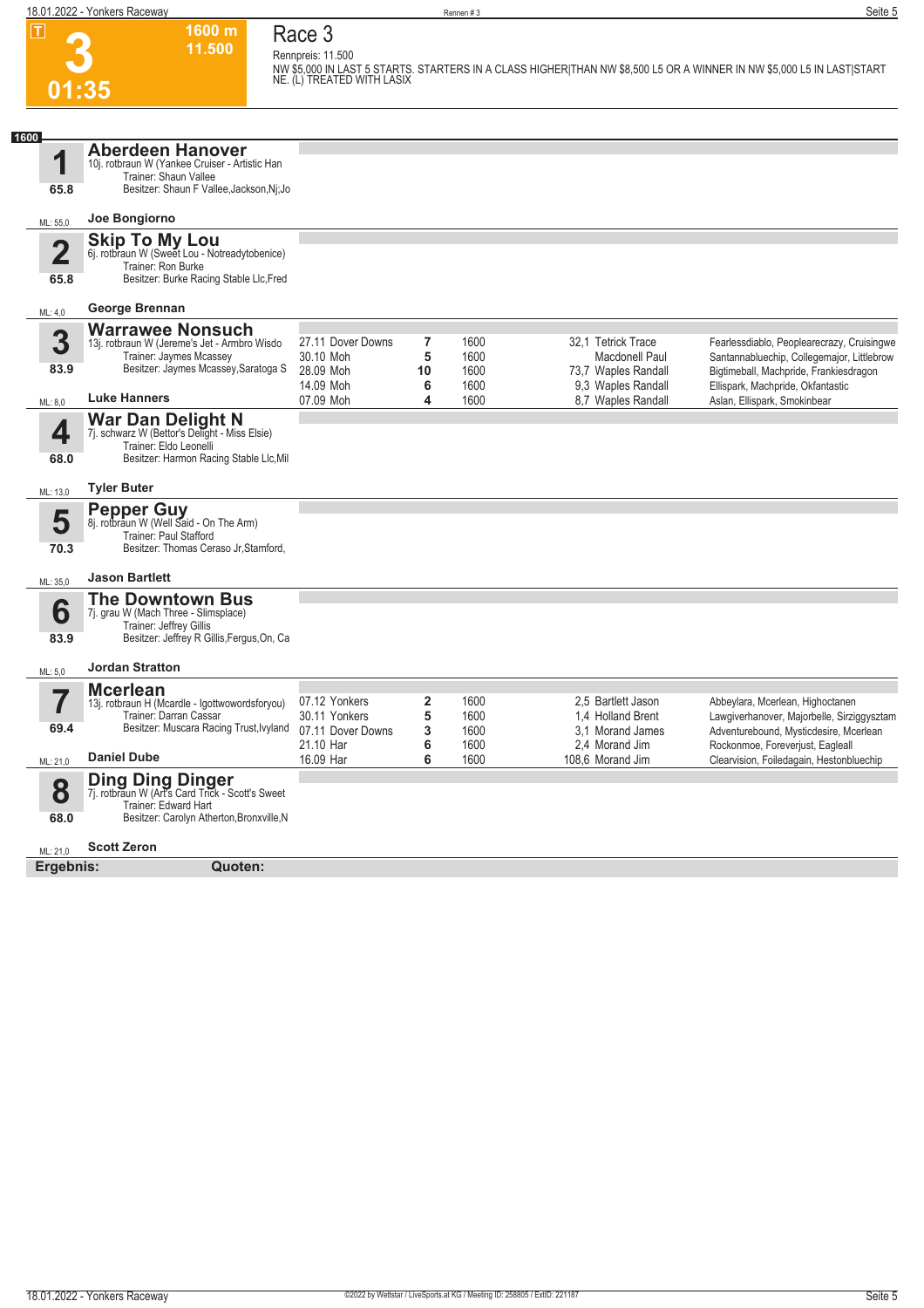

### **Race 4 Rennpreis: 25.000**

**1600 m 25.000** 

**NW \$20,000 IN LAST 5 STARTS. AE. 4& 5 YO NW 10 P-M|RACES LT. AE. NW \$15,000 IN LAST 5 STARTS DRAW INSIDE (L)|TREATED WITH LASIX** 

| 1600           |                                                                                                                                               |  |
|----------------|-----------------------------------------------------------------------------------------------------------------------------------------------|--|
| 1              | <b>Whos Better</b><br>7j. rotbraun W (Bettor's Delight - Whos Up Wh<br>Trainer: Cory Stratton                                                 |  |
| 83.9           | Besitzer: Jean M Rastetter, McDonald, P                                                                                                       |  |
| ML: 35,0       | <b>Jordan Stratton</b>                                                                                                                        |  |
| $\overline{2}$ | Fizzing N<br>8j. rotbraun W (Mach Three - Fizzante)<br>Trainer: Shaun Vallee                                                                  |  |
| 70.3           | Besitzer: Shaun F Vallee, Jackson, Nj; D                                                                                                      |  |
| ML: 16,0       | <b>Jason Bartlett</b>                                                                                                                         |  |
| 3<br>63.5      | Spoileronthebeach<br>7j. rotbraun W (Somebeachsomewhere - Soci<br>Trainer: Sofia Zingale<br>Besitzer: Graham Grace Stables Llc, Cli           |  |
| ML: 16,0       | <b>Matt Kakaley</b>                                                                                                                           |  |
| 4<br>68.0      | J B Mauney N<br>6j. rotbraun W (American Ideal - Shortys Girl)<br>Trainer: Rob Harmon<br>Besitzer: Harmon Rcg Stb, Pa; Winners                |  |
| ML: 5,0        | <b>Tyler Buter</b>                                                                                                                            |  |
| 5<br>63.5      | <b>Silas Seelster</b><br>6j. rotbraun W (Shadow Play - Smilesplace)<br>Trainer: Nicholas Devita<br>Besitzer: David R Hamm, Dagsboro, De;      |  |
| ML: 4,0        | <b>Austin Siegelman</b>                                                                                                                       |  |
| 6<br>68.0      | <b>Uncle Jord A</b><br>7j. grau W (Rock N Roll Heaven - Serenas Del<br>Trainer: Erv Miller<br>Besitzer: Ervin Miller Stable Inc, Wind G       |  |
| ML: 8,0        | <b>Marcus Miller</b>                                                                                                                          |  |
| 7<br>65.8      | <b>Brackley Beach</b><br>7j. rotbraun W (Somebeachsomewhere - Db Bl<br>Trainer: Jennifer Bongiorno<br>Besitzer: Robert M Weinstein, Bellmore, |  |
| ML: 45,0       | Joe Bongiorno                                                                                                                                 |  |
| 8<br>68.0      | <b>Don Domingo N</b><br>10j. rotbraun W (American Ideal - Ohoka Moon<br>Trainer: Lance Hudson<br>Besitzer: William A Hartt, Carmel, Me        |  |
| ML: 21,0       | <b>Scott Zeron</b>                                                                                                                            |  |
| Ergebnis:      | Quoten:                                                                                                                                       |  |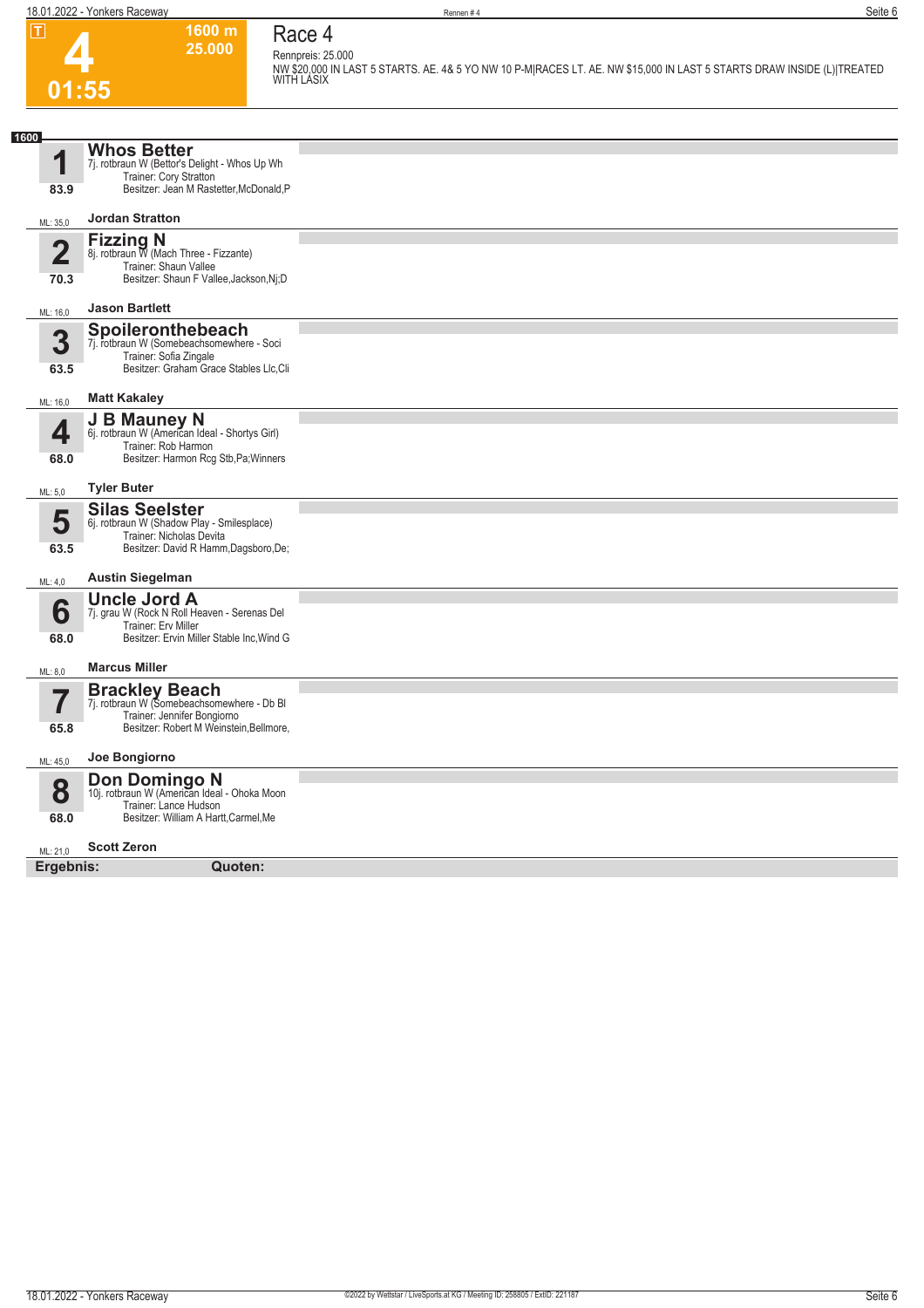**5**

**02:15**

**1600 m 13.000 Race 5 Rennpreis: 13.000**

**NW \$7,500 IN LAST 5 STARTS. WINNER OF BASE CLASS NW|\$7,500 L5 IN LAST START NE. AE. WINNER IN LAST START OF|BASE CLASS NW \$5,000 L5. (L) TREATED WITH LASIX** 

| 1600<br>4               | <b>Heaven's Gait</b>                                                     |                        |        |              |                                           |                                                                    |
|-------------------------|--------------------------------------------------------------------------|------------------------|--------|--------------|-------------------------------------------|--------------------------------------------------------------------|
|                         | 8j. rotbraun H (Rock N Roll Heaven - Booya B<br>Trainer: Nicholas Devita |                        |        |              |                                           |                                                                    |
| 63.5                    | Besitzer: John R Cummins, Lexington, K                                   |                        |        |              |                                           |                                                                    |
| ML: 4,0                 | <b>Austin Siegelman</b>                                                  |                        |        |              |                                           |                                                                    |
| $\overline{2}$          | <b>Bilbo Hanover</b>                                                     | 19.12 Wdb              | 1      | 1600         | 7,2 Mcnair Douglas R                      | Bilbohanover, Tex, Sanattleslew                                    |
|                         | 12j. rotbraun W (Yankee Cruiser - Bet Again H<br>Trainer: Mike Watson    | 07.12 Wdb              | 6      | 1600         | 83,9 Fritz Terry                          | Breescreek, Okfantastic, Realrocker                                |
| 68.0                    | Besitzer: Clifford N Grundy, Boca Raton                                  | 28.11 Wdb              | 10     | 1600         | 16,9 Saftic Michael J                     | Adversaryseelster, Watersideskipper, Hopie                         |
| ML: 21,0                | <b>Scott Zeron</b>                                                       | 21.11 Wdb<br>07.11 Wdb | 5<br>5 | 1600<br>1600 | 15,0 Saftic Michael J<br>31,5 Fritz Terry | Shocknrock, Soulfillindy, Zark<br>Dharmainitiative, Excessive, Tex |
|                         | <b>Air Force Hanover</b>                                                 |                        |        |              |                                           |                                                                    |
| 3                       | 6j. rotbraun H (Somebeachsomewhere - Allam<br>Trainer: Deborah Daquet    |                        |        |              |                                           |                                                                    |
| 70.3                    | Besitzer: Bruce A Soulsby, Powell, Oh; K                                 |                        |        |              |                                           |                                                                    |
| ML: 35,0                | <b>Jason Bartlett</b>                                                    |                        |        |              |                                           |                                                                    |
|                         | <b>Secrecy</b><br>9j. rotbraun W (Mach Three - Unsolved Myster           |                        |        |              |                                           |                                                                    |
| 4                       | Trainer: Paul Stafford                                                   |                        |        |              |                                           |                                                                    |
| 63.5                    | Besitzer: Thomas Ceraso Jr, Stamford,                                    |                        |        |              |                                           |                                                                    |
| ML: 16,0                | <b>Matt Kakaley</b>                                                      |                        |        |              |                                           |                                                                    |
| 5                       | <b>Tiger Baron</b><br>7j. rotbraun W (Western Terror - Shaky Hanov       |                        |        |              |                                           |                                                                    |
|                         | Trainer: Ken Koch                                                        |                        |        |              |                                           |                                                                    |
| 65.8                    | Besitzer: Courtney R Mcneight, Circlevil                                 |                        |        |              |                                           |                                                                    |
| ML: 55,0                | Joe Bongiorno                                                            |                        |        |              |                                           |                                                                    |
| 6                       | <b>Mcspidey</b><br>8j. rotbraun W (Mcardle - Tymal Trilogy)              |                        |        |              |                                           |                                                                    |
|                         | Trainer: James Clouser Jr.                                               |                        |        |              |                                           |                                                                    |
| 83.9                    | Besitzer: William E Emmons, Farmingd                                     |                        |        |              |                                           |                                                                    |
| ML: 5,0                 | <b>Jordan Stratton</b>                                                   |                        |        |              |                                           |                                                                    |
| $\overline{\mathbf{7}}$ | Real Lucky N<br>10j. rotbraun W (Real Desire - Lucky Pocket)             |                        |        |              |                                           |                                                                    |
|                         | Trainer: Cad Gregory                                                     |                        |        |              |                                           |                                                                    |
| 65.8                    | Besitzer: Bottom Line Racing Llc, Boca                                   |                        |        |              |                                           |                                                                    |
| ML: 11,0                | George Brennan                                                           |                        |        |              |                                           |                                                                    |
| 8                       | <b>He's Electric</b>                                                     |                        |        |              |                                           |                                                                    |
|                         | 7j. rotbraun W (Rock N Roll Heaven - Lady Ma<br>Trainer: Mark Ford       |                        |        |              |                                           |                                                                    |
| 69.4                    | Besitzer: All Star Racing Inc, Towaco, Nj                                |                        |        |              |                                           |                                                                    |
| ML: 10.0                | <b>Daniel Dube</b>                                                       |                        |        |              |                                           |                                                                    |
| Ergebnis:               | Quoten:                                                                  |                        |        |              |                                           |                                                                    |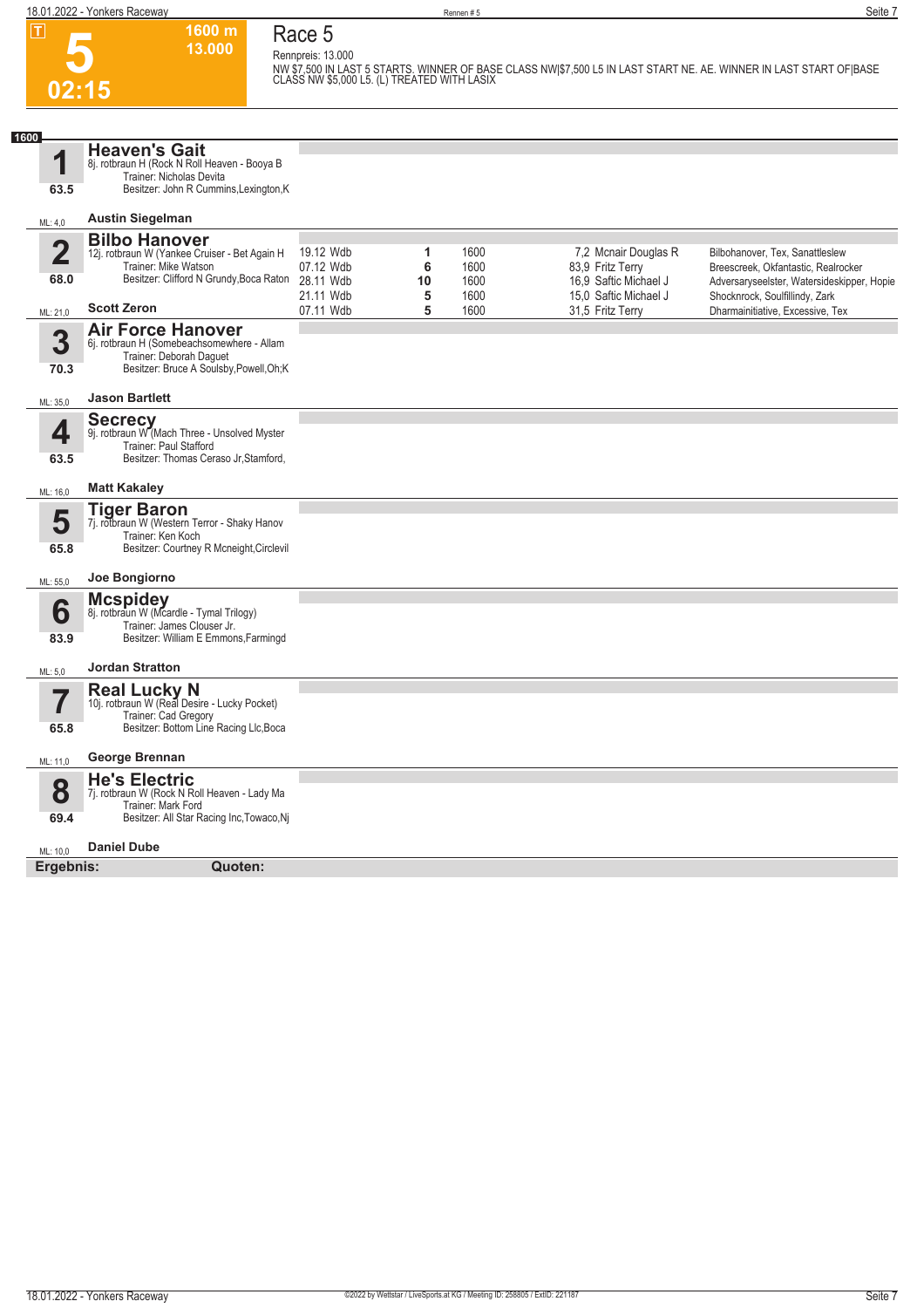**1600 m 20.000**  **Race 6 Rennpreis: 20.000**

| ட                               | 1999 HL<br>20.000                                                                                                                             | Race o<br>Rennpreis: 20.000                                          |
|---------------------------------|-----------------------------------------------------------------------------------------------------------------------------------------------|----------------------------------------------------------------------|
|                                 |                                                                                                                                               | 3-6 YO C, H& G NW 6 P-M RACES OR \$75,000 LT. (L) TREATED WITH LASIX |
|                                 | 02:35                                                                                                                                         |                                                                      |
|                                 |                                                                                                                                               |                                                                      |
| 1600<br>1<br>83.9               | Perfectboy Hanover<br>4j. rotbraun W (Somebeachsomewhere - Perfe<br>Trainer: Jeffrey Gillis<br>Besitzer: Mark S Ford, Campbell Hall, N        |                                                                      |
| ML: 4,0                         | <b>Jordan Stratton</b>                                                                                                                        |                                                                      |
|                                 | <b>Gambling Addiction</b><br>5j. rotbraun W (Classic Card Shark - Smooth L                                                                    |                                                                      |
| $\overline{\mathbf{2}}$<br>70.3 | Trainer: Andrew Harris<br>Besitzer: Jeffrey Williamson, Blyth, On,                                                                            |                                                                      |
| ML: 7,0                         | <b>Jason Bartlett</b>                                                                                                                         |                                                                      |
| 3<br>68.0                       | Laughagain Hanover<br>4j. rotbraun H (Mcardle - Laughing Once More<br>Trainer: Jake Leamon<br>Besitzer: M J Cimaglio, Lyndhurst, Oh; W        |                                                                      |
| ML: 5,0                         | <b>Scott Zeron</b>                                                                                                                            |                                                                      |
| 4<br>61.2                       | <b>Saulsbrook Hero</b><br>4j. rotbraun W (Betterthancheddar - Heroine H<br>Trainer: Michael Forte<br>Besitzer: B Kleinberg Racing Llc, Madis  |                                                                      |
| ML: 55,0                        | Jim Marohn Jr                                                                                                                                 |                                                                      |
| 5<br>63.5                       | <b>Saranac Blue Chip</b><br>4j. rotbraun W (American Ideal - So Nice)<br>Trainer: Dan Morrissey<br>Besitzer: Leona M Morrissey, Ailsa Crai    |                                                                      |
| ML: 7,0                         | <b>Austin Siegelman</b>                                                                                                                       |                                                                      |
| 6<br>68.0                       | <b>Native's Filou</b><br>4j. grau W (Allamerican Native - Windsong Filo<br>Trainer: Anette Lorentzon<br>Besitzer: Anette Lorentzon, Paris, Ky |                                                                      |
| ML: 9,0                         | <b>Tyler Buter</b>                                                                                                                            |                                                                      |
| 65.8                            | <b>Seth Hanover</b><br>4j. rotbraun W (Artspeak - Subtle Charm)<br>Trainer: Ron Burke<br>Besitzer: Burke Racing Stable Llc, Fred              |                                                                      |
| ML: 8,0                         | George Brennan                                                                                                                                |                                                                      |
| 8<br>65.8                       | Dance It Out<br>4j. grau W (Sweet Lou - Armbro Dancer)<br>Trainer: Bill Mac Kenzie<br>Besitzer: Vincent A Ali Jr, Old Bridge, Nj;             |                                                                      |
| ML: 13,0<br>Ergebnis:           | Joe Bongiorno<br><b>Quoten:</b>                                                                                                               |                                                                      |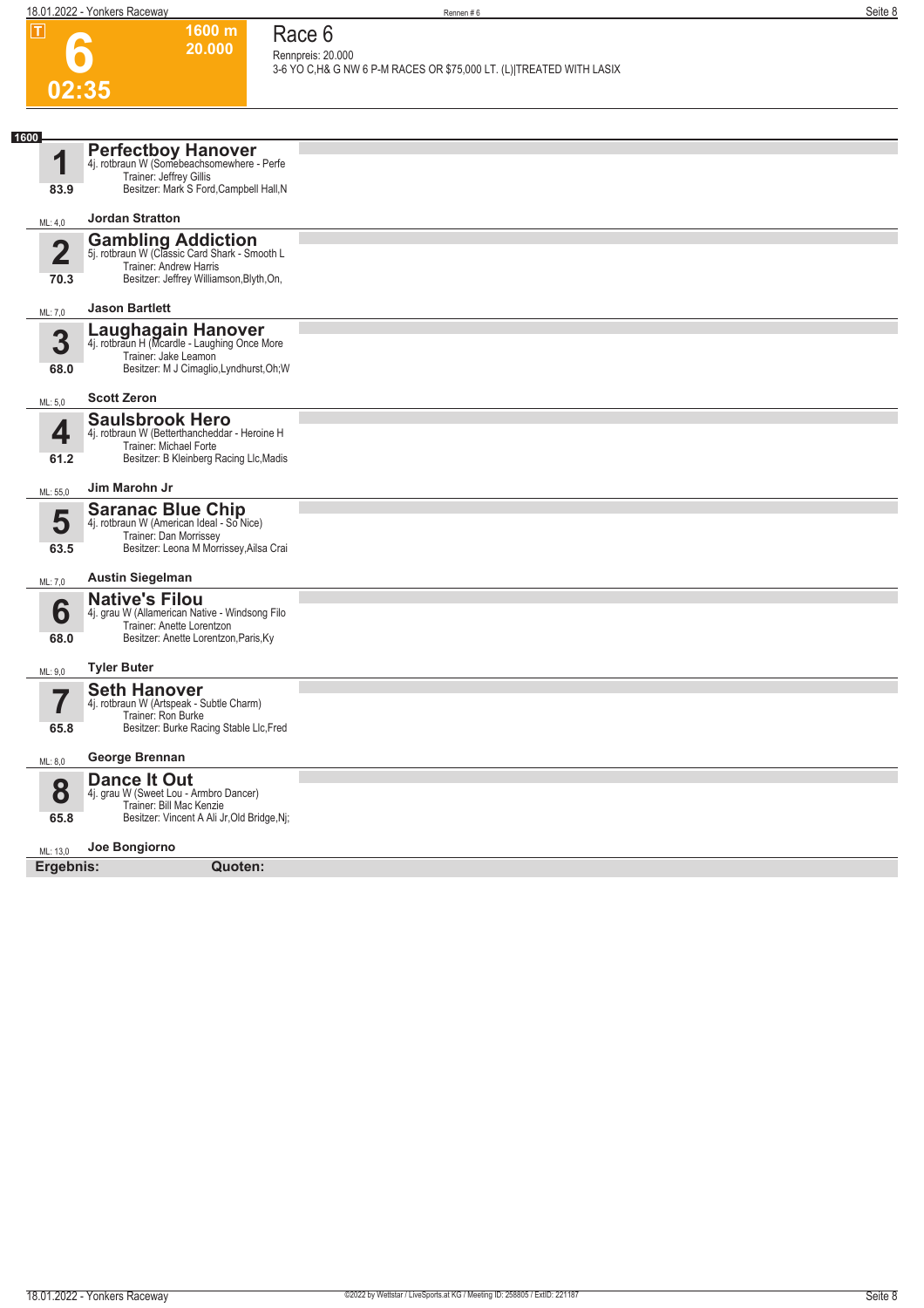**1600 m 18.000**  **Race 7 Rennpreis: 18.000**

**3-6 YO C,H& G NW 4 P-M RACES OR \$50,000 LT. (L)|TREATED WITH LASIX** 

# **7 02:55**

| 1600         | <b>Colonel Bayama</b><br>4j. rotbraun W (Sunshine Beach - Clodam Bay            |  |
|--------------|---------------------------------------------------------------------------------|--|
| 1            | Trainer: Dan Morrissey                                                          |  |
| 63.5         | Besitzer: Leona M Morrissey, Ailsa Crai                                         |  |
| ML: 35,0     | <b>Austin Siegelman</b>                                                         |  |
| $\mathbf{2}$ | Silent Splendor<br>4j. rotbraun W (Net Ten Eom - Stop Traffic)                  |  |
|              | Trainer: Andrew Adamczyk                                                        |  |
| 83.9         | Besitzer: Betty Jo Clegg, Northfield, Oh                                        |  |
| ML: 5,0      | <b>Jordan Stratton</b>                                                          |  |
| 3            | <b>Ohare Hanover</b><br>6j. rotbraun W (Russell Hanover - Onherhonor            |  |
|              | Trainer: Walter Whelan                                                          |  |
| 72.6         | Besitzer: Walter J Whelan, Dundas, On,                                          |  |
| ML: 9,0      | <b>Michael Whelan</b>                                                           |  |
| 4            | Kyuquot<br>4j. rotbraun W (Sportswriter - Wickaninish)                          |  |
|              | Trainer: Deborah Daguet                                                         |  |
| 65.8         | Besitzer: Deborah Daguet, Windgap, Pa                                           |  |
| ML: 10,0     | Joe Bongiorno                                                                   |  |
| 5            | <b>Imoutthedoor</b>                                                             |  |
|              | 4j. rotbraun W (Bolt The Duer - Imoutahere)<br>Trainer: Rob Harmon              |  |
| 61.2         | Besitzer: Cathy J Dessert, Vadnais Heig                                         |  |
| ML: 3,0      | Jim Marohn Jr                                                                   |  |
|              | <b>Pinebush Lifesaver</b>                                                       |  |
| 6            | 4j. rotbraun H (Life Up Front - Donttellmewhatt<br>Trainer: Agostino Abbatiello |  |
| 63.5         | Besitzer: Durazzano Stable Llc, Pine Bu                                         |  |
| ML: 21,0     | <b>Matt Kakaley</b>                                                             |  |
| 7            | <b>Brazen Brazilian</b>                                                         |  |
|              | 5j. schwarz W (Thinking Out Loud - Brazilian)<br>Trainer: Sara Kimelman         |  |
| 70.3         | Besitzer: Sara J & Olivia Kimelman, Gar                                         |  |
| ML: 9,0      | <b>Jason Bartlett</b>                                                           |  |
| 8            | <b>Initial Concept</b>                                                          |  |
|              | 4j. rotbraun W (Shadow Play - Raquel)<br>Trainer: Jaymes Mcassey                |  |
| 83.9         | Besitzer: Jaymes Mcassey, Saratoga S                                            |  |
| ML: 21,0     | <b>Luke Hanners</b>                                                             |  |
| Ergebnis:    | Quoten:                                                                         |  |
|              |                                                                                 |  |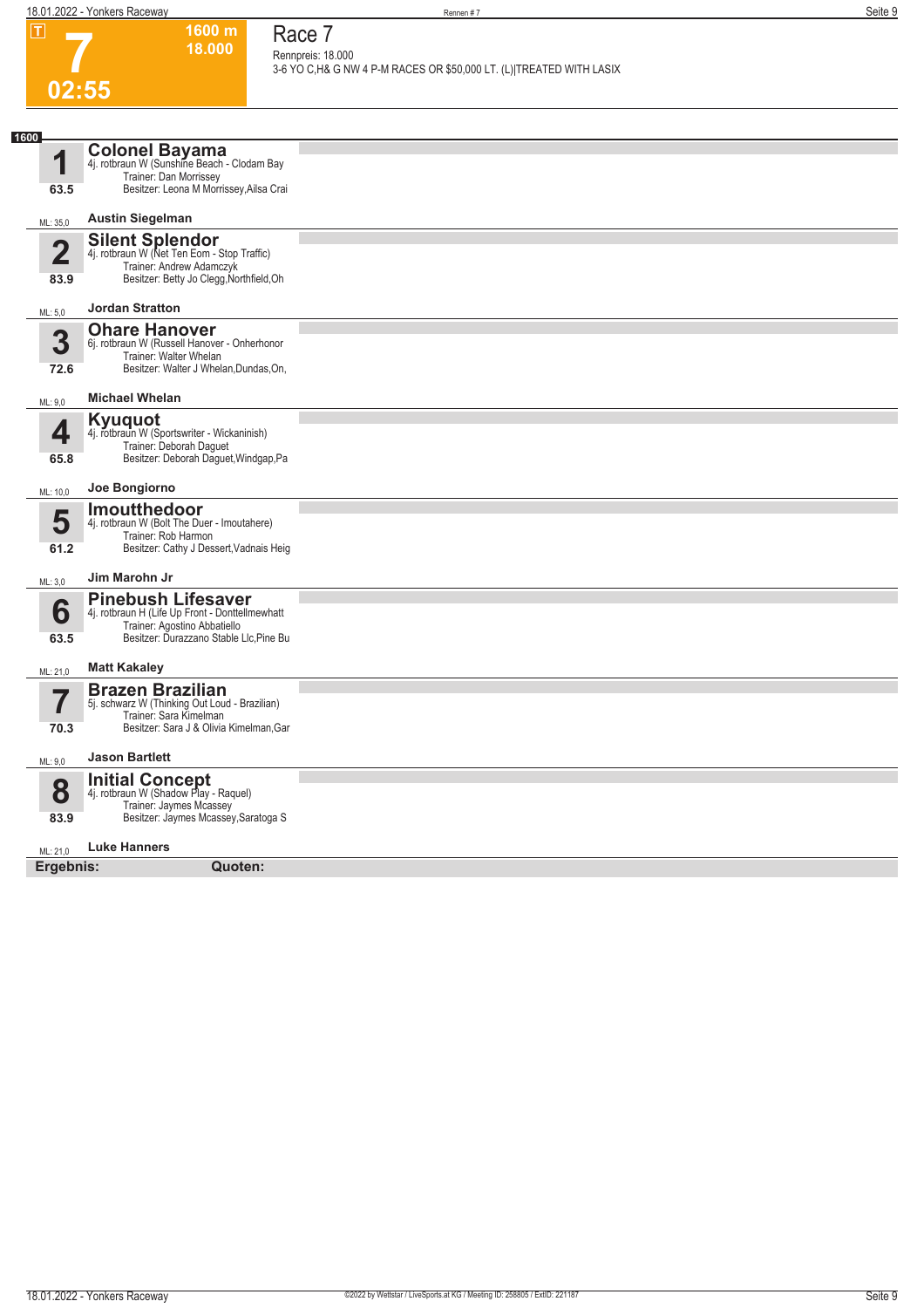**1600 m 25.000** 

**Race 8 Rennpreis: 25.000**

**NW \$20,000 IN LAST 5 STARTS. AE. 4& 5 YO NW 10 P-M|RACES LT. (L) TREATED WITH LASIX** 



| 1600                            | Conboyville                                                                                                                                  |  |
|---------------------------------|----------------------------------------------------------------------------------------------------------------------------------------------|--|
| 1                               | 6j. grau W (Dali - Satans Daughter)<br>Trainer: Nicholas Devita                                                                              |  |
| 63.5                            | Besitzer: Robert J Stasio, Staten Island,                                                                                                    |  |
| ML: 7,0                         | <b>Austin Siegelman</b>                                                                                                                      |  |
| $\overline{\mathbf{2}}$<br>68.0 | <b>Redbank Blaze A</b><br>9j. grau W (Rocknroll Hanover - African Dance<br>Trainer: Jose Godinez<br>Besitzer: Godinez Racing Stable Llc, Bu  |  |
| ML: 7,0                         | <b>Marcus Miller</b>                                                                                                                         |  |
| 3<br>65.8                       | Somebaddude<br>7j. rotbraun W (Somebeachsomewhere - New<br>Trainer: Jennifer Bongiorno<br>Besitzer: Joshua Jay Graber, Quincy, Mi            |  |
|                                 | Joe Bongiorno                                                                                                                                |  |
| ML: 35,0                        | <b>Mark Witha K</b>                                                                                                                          |  |
| 4                               | 6j. rotbraun W (American Ideal - On The Arm)<br>Trainer: Travis Alexander                                                                    |  |
| 63.5                            | Besitzer: Rags To Riches Of Pa Llc, Wa                                                                                                       |  |
| ML: 4,0                         | <b>Matt Kakaley</b>                                                                                                                          |  |
| 5<br>68.0                       | <b>Macheasy A</b><br>9j. rotbraun W (Mach Three - Making Magic)<br>Trainer: Rob Harmon<br>Besitzer: Harmon Racing Stable Llc, Mil            |  |
| ML: 5,0                         | <b>Tyler Buter</b>                                                                                                                           |  |
| 6<br>74.8                       | <b>Mcclinchie N</b><br>10j. rotbraun W (Bettor's Delight - There's A D<br>Trainer: Shaun Vallee<br>Besitzer: S F Vallee, Jackson, Ni; E & P  |  |
| ML: 21,0                        | <b>Shaun Vallee</b>                                                                                                                          |  |
| 5<br>83.9                       | <b>Foo Fighter N</b><br>9j. rotbraun W (American Ideal - Lucy's Way)<br>Trainer: James Clouser Jr.<br>Besitzer: William E Emmons, Farmingd   |  |
| ML: 9,0                         | <b>Jordan Stratton</b>                                                                                                                       |  |
| 8<br>70.3                       | <b>Escapetothebeach</b><br>6j. rotbraun W (Somebeachsomewhere - Shelli<br>Trainer: Virgil Morgan Jr<br>Besitzer: Odds On Racing, Boca Raton, |  |
| ML: 21,0                        | <b>Jason Bartlett</b>                                                                                                                        |  |
| Ergebnis:                       | Quoten:                                                                                                                                      |  |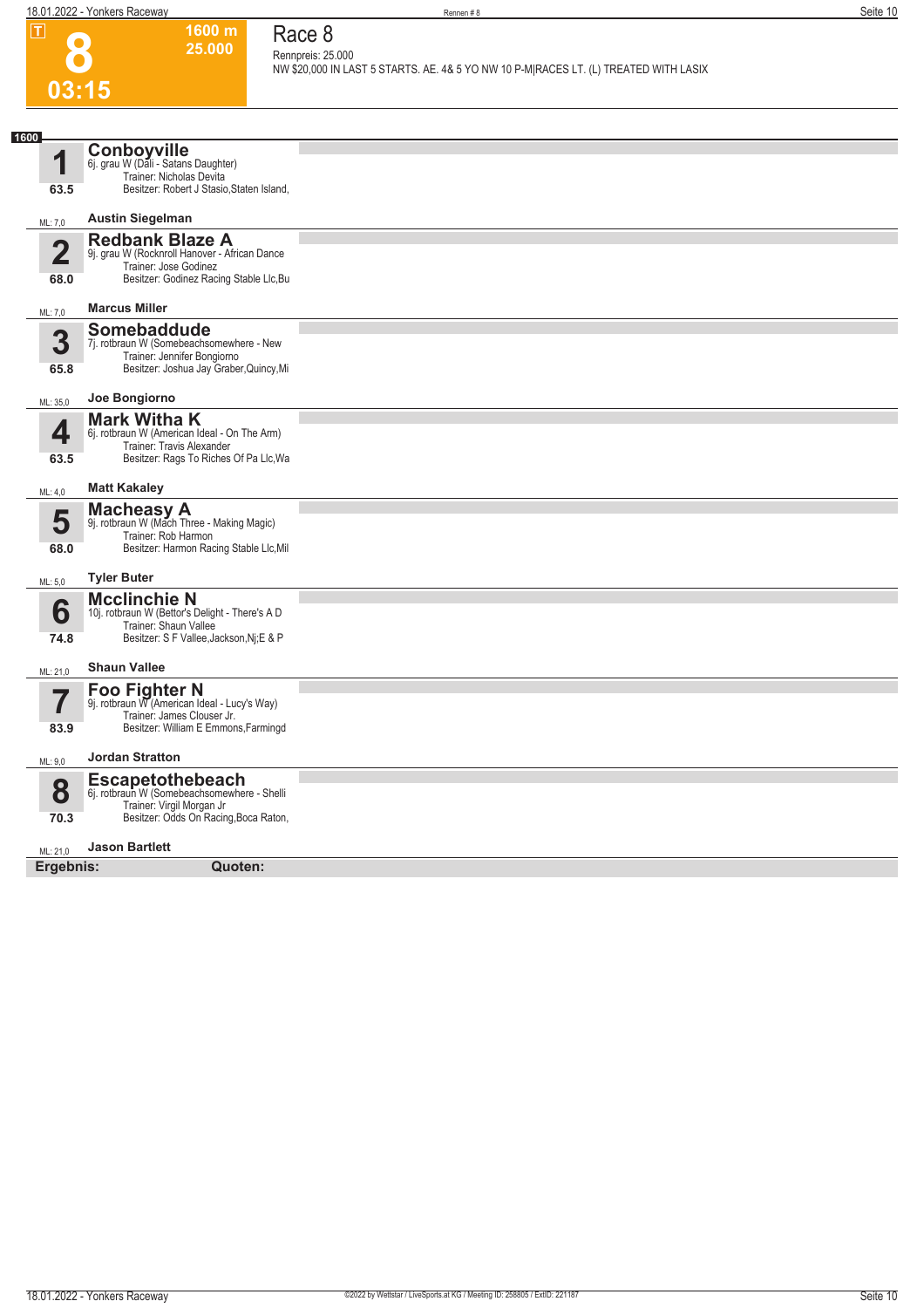

### **Race 9 Rennpreis: 22.000**

**1600 m 22.000** 

**3-6 YO C,H& G NW 8 P-M RACES OR \$100,000 LT. AE. 3-6|YO C,H& G NW 6 P-M RACES OR \$75,000 LT TO DRAW INSIDE|(L) TREATED WITH LASIX** 

| 1600                            |                                                                                                                                                    |  |  |  |
|---------------------------------|----------------------------------------------------------------------------------------------------------------------------------------------------|--|--|--|
| 1                               | <b>Ultimaroca</b><br>4j. rotbraun W (Rockin Image - Ultimate Best)<br>Trainer: Ron Burke                                                           |  |  |  |
| 65.8                            | Besitzer: Burke Rcg Stb, Frdrcktwn, Pa;                                                                                                            |  |  |  |
| ML: 28,0                        | George Brennan                                                                                                                                     |  |  |  |
| $\overline{\mathbf{2}}$<br>83.9 | <b>Ideal Artillery</b><br>5j. rotbraun W (American Ideal - Shelliscape)<br>Trainer: Jeffrey Smith<br>Besitzer: Howard M & Michael A Ouriel         |  |  |  |
| ML: 11,0                        | <b>Luke Hanners</b>                                                                                                                                |  |  |  |
| 3<br>65.8                       | <b>Hippestcatintown</b><br>4j. rotbraun W (Sweet Lou - Coming Out On T<br>Trainer: Jennifer Bongiorno<br>Besitzer: Glenn Goller, Delray Beach, Fl; |  |  |  |
| ML: 35,0                        | Joe Bongiorno                                                                                                                                      |  |  |  |
| 4                               | <b>Captivate Hanover</b><br>5j. rotbraun W (Bettor's Delight - Carolina Ang<br>Trainer: Lance Hudson                                               |  |  |  |
| 69.4                            | Besitzer: William A Hartt, Carmel, Me                                                                                                              |  |  |  |
| ML: 5,0                         | <b>Daniel Dube</b>                                                                                                                                 |  |  |  |
| 5<br>61.2                       | <b>Shiny Black Beamer</b><br>5j. grau W (Pet Rock - Beamer)<br>Trainer: Cad Gregory<br>Besitzer: Dark Horse Farm Llc, Vienna,                      |  |  |  |
| ML: 21,0                        | Jim Marohn Jr                                                                                                                                      |  |  |  |
| 6<br>63.5                       | L Dees Jack Lopez<br>5j. rotbraun W (Captaintreacherous - L Dees R<br>Trainer: Peter Tritton<br>Besitzer: Eric K Good, Denton, Md                  |  |  |  |
| ML: 21,0                        | <b>Matt Kakaley</b>                                                                                                                                |  |  |  |
| 7                               | <b>Feelin Western</b><br>4j. rotbraun W (Western Terror - Suite Feelin)<br>Trainer: Cory Stratton                                                  |  |  |  |
| 83.9                            | Besitzer: Vip Internet Stable Llc, Piscata                                                                                                         |  |  |  |
| ML: 7,0                         | <b>Jordan Stratton</b>                                                                                                                             |  |  |  |
| 8                               | <b>Tell Them Lou</b><br>5j. grau W (Sweet Lou - Show And Tell)<br>Trainer: Dennis J Laterza                                                        |  |  |  |
| 63.5                            | Besitzer: Latz A Luck Stb, W Islp, Ny; Wi                                                                                                          |  |  |  |
| ML: 16,0                        | <b>Austin Siegelman</b>                                                                                                                            |  |  |  |
| Ergebnis:<br>Quoten:            |                                                                                                                                                    |  |  |  |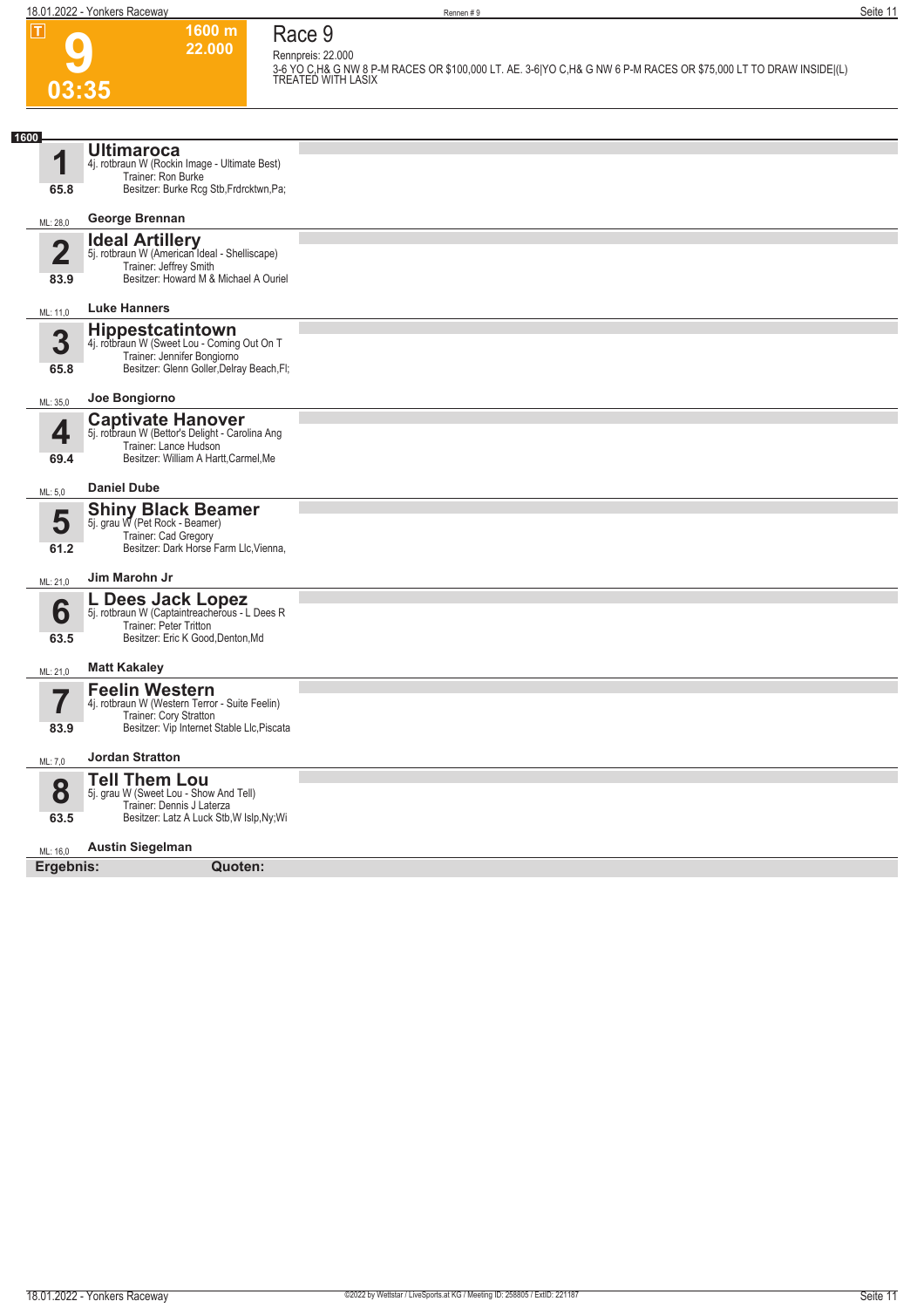**10**

 $\boxed{1}$ 

**03:55**

**1600 m 28.000 Race 10**

**Rennpreis: 28.000**

**F& M CLAIMING ALLOWANCE \$50,000. 3 YO 50%, 4 YO 25%,|F& M 20% (L) TREATED WITH LASIX** 

| 1600                                         |                                                                                                                                                |  |
|----------------------------------------------|------------------------------------------------------------------------------------------------------------------------------------------------|--|
| И                                            | <b>Balfast N</b><br>9j. rotbraun S (Rock N Roll Heaven - Breeding<br>Trainer: Nicholas Devita                                                  |  |
| 63.5                                         | Besitzer: Cinderella Stables, Ronkonko                                                                                                         |  |
| ML: 35,0                                     | <b>Austin Siegelman</b>                                                                                                                        |  |
| 2<br>68.0                                    | <b>Millwood Bonnie N</b><br>7j. rotbraun S (Bettor's Delight - Millwood Peg)<br>Trainer: Lance Hudson<br>Besitzer: William A Hartt, Carmel, Me |  |
| ML: 8,0                                      | <b>Scott Zeron</b>                                                                                                                             |  |
| 3<br>63.5                                    | <b>Thundra</b><br>5j. rotbraun S (Rock N Roll Heaven - Tropical<br>Trainer: Travis Alexander<br>Besitzer: M Spacc Stables, Pleasant Va         |  |
| ML: 11,0                                     | <b>Matt Kakaley</b>                                                                                                                            |  |
| 4<br>65.8                                    | <b>April Ava</b><br>6j. rotbraun S (Delmarvalous - Jenava)<br>Trainer: Ron Burke<br>Besitzer: Burke Racing Stable Llc, Fred                    |  |
| ML: 3,0                                      | George Brennan                                                                                                                                 |  |
| 5<br>70.3                                    | <b>Poppy Drayton N</b><br>9j. grau S (Bettor's Delight - Shannara)<br>Trainer: Shane Tritton<br>Besitzer: Vip Internet Stable Llc, Piscata     |  |
| ML: 11,0                                     | <b>Jason Bartlett</b>                                                                                                                          |  |
| 6<br>65.8                                    | <b>Cowgirl Lilly</b><br>5j. rotbraun S (Western Ideal - Sand Speed)<br>Trainer: Cad Gregory<br>Besitzer: Jo Ann Looney-King, Harringt          |  |
| ML: 45,0                                     | Joe Bongiorno                                                                                                                                  |  |
| $\overline{\phantom{a}}$<br>$\prime$<br>83.9 | Morning Has Broken<br>6j. grau S (Dali - Honey's Bud Lite)<br>Trainer: Noel Daley<br>Besitzer: Brian S Gordon, Livingston, Nj                  |  |
| ML: 21,0                                     | <b>Jordan Stratton</b>                                                                                                                         |  |
| 8<br>69.4                                    | <b>Checkered Past</b><br>7j. rotbraun S (American Ideal - Character Fla<br>Trainer: Mark Ford<br>Besitzer: All Star Racing Inc, Towaco, Nj     |  |
| ML: 21,0                                     | <b>Daniel Dube</b>                                                                                                                             |  |
| Ergebnis:                                    | Quoten:                                                                                                                                        |  |
|                                              |                                                                                                                                                |  |